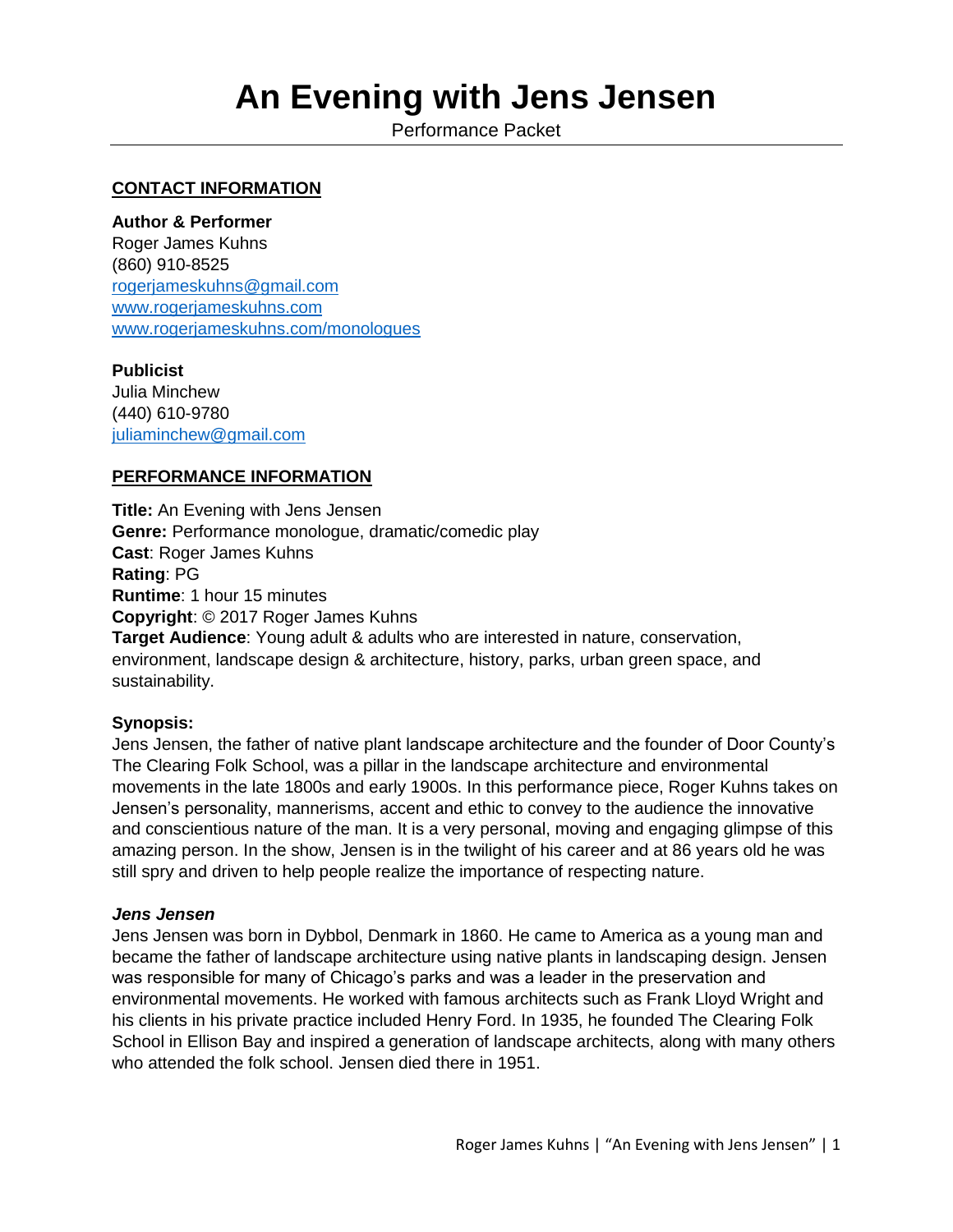



Roger performing "An Evening with Jens Jensen" monologue



Roger with Jens Jensen's granddaughter "Jensen Wheeler Wolfe" taken at The Clearing in Wisconsin.

## **Booking Information**

**Required Equipment/Technology:** 1 wireless mic, 1 chair, simple lighting **Ideal Frequency of Shows:** Flexible**,** preferred 2 shows **Ideal Start Date:** Flexible

## **List of Past Shows:**

2017 | Woodwalk Gallery, Wisconsin (72 people)

## **Reviews:**

*"I can say that your performance was excellent and entertaining. You gave me an intriguing introduction to Jensen, truly enhancing my appreciation of The Clearing and its mission. Your period costume, realistic mannerisms and reading of Jensen's own writings made his story and contributions to Door County come alive!"-* Karen Schudson

*"I am not alone in singing your praises. Other people who were at Woodwalk were impressed, and we've all told others that they missed a great evening. So the county will be hungry to hear you next year."* - Nancy Rafal